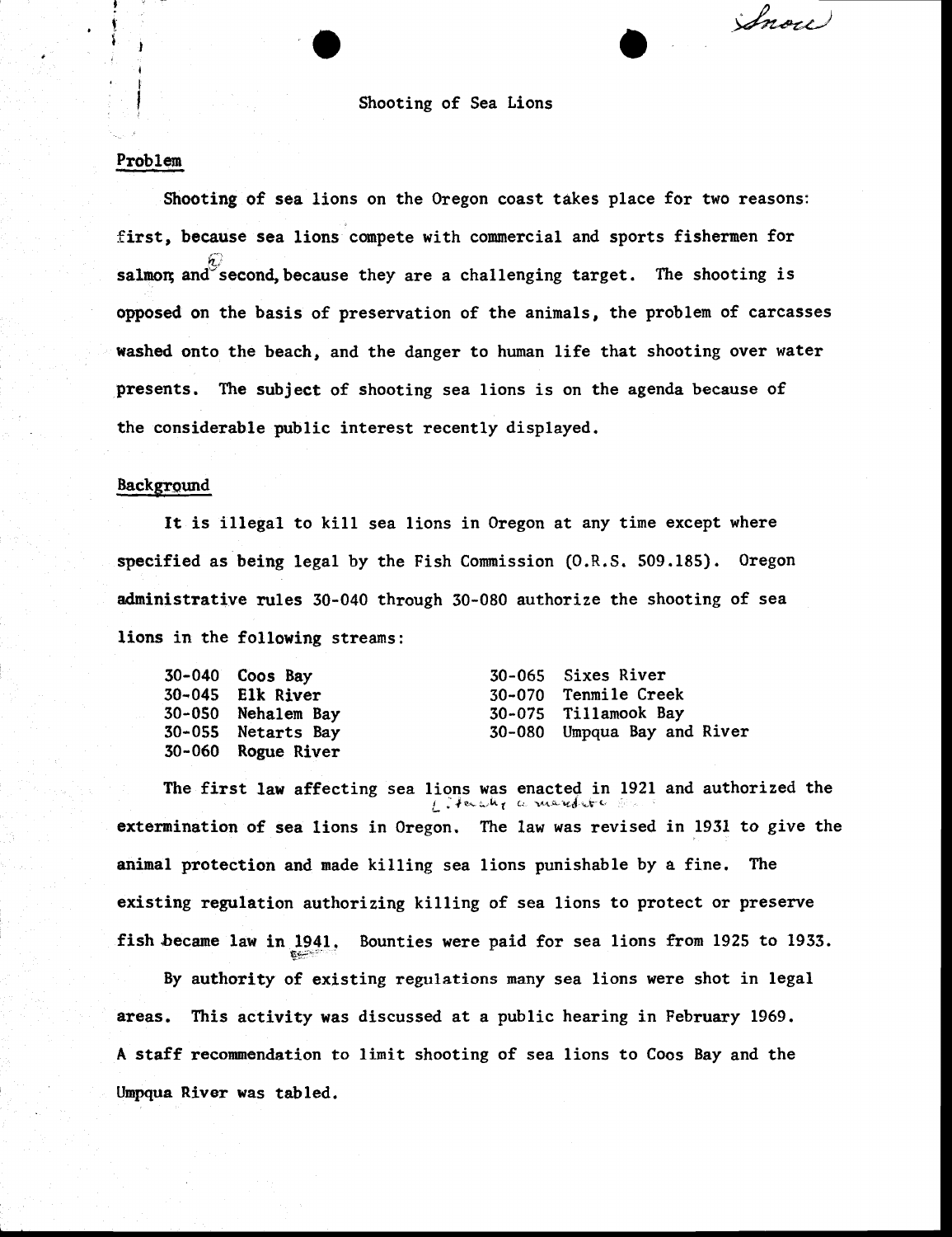An article in the April 6, 1970, issue of the Oregon Journal again called attention to the shooting of sea lions, arousing considerable public called attention to the shooting of sea lions, arousing considerable public interest. Subsequently the Commission received 11 letters which protested the killing of sea lions. the killing of sea lions.

#### Food of sea lions Food of sea lions

The Fisheries Research Board of Canada in a comprehensive study of sea fitter  $\frac{1}{2}$ lion feeding habits off British Columbia examined stomach contents from lion feeding hablts off British CoLunbia exanined stomach contents fron 393 sea lions. They estimated that commercially valuable fish contributed 52.5% of the diet of the sea lions. Salmon made up 5.6% of the diet. Their use of salmon in Oregon and the effect on Oregon salmon stocks is unknown. use of salnon in Oregon and the effect on Orggon salmon stocks is unknown.

# Status of herds

Sea lions migrate along the entire Oregon coast so the sea lion popula-Sea lions nigrate along the entire Oregon coast so the sea lion population size varies by season. Mr. Bruce Mate, University of Oregon Biology tion size varies by season. Mr. Bruce Mate, University of Oregon Biology Department, has studied sea lions. He found that by October most of the Departnent, has studied sea lions. He found that by October most of the sea lions that summer here have moved north to British Columbia and Alaska sea Lions that strmner here have noved north to British Colunbia and Alaska and are replaced by sea lions from California. The reverse migration occurs and are replaced by sea lions fron California. The reverse nigration occurs in April. in April.

Vertz and Pearson of Oregon State University believe that the sea Vertz and Pearson of Oregon State University believe that the sea lion population must have been higher in 1925 than now because 1,387 sea lions were presented for bounty that year. Mate estimated that our present sea lion population ranges between 1,000-3,500 animals.

Mr. Don Houghton, owner of the Sea Lion Caves, said that where the ' caves area use to have a population of about 800-1,000 animals during peak periods, they now have a few dozen to a few hundred sea lions. He did not periods, they now have a few dozen to a few hundred sea lions. He did not know if the population size at the caves reflected the abundance along the coast, but he knew the population trend at the caves was downward. coast, but he knew the population trend at the caves was downward,

Early harent  $\beta$ C. learning

. . 2. 2.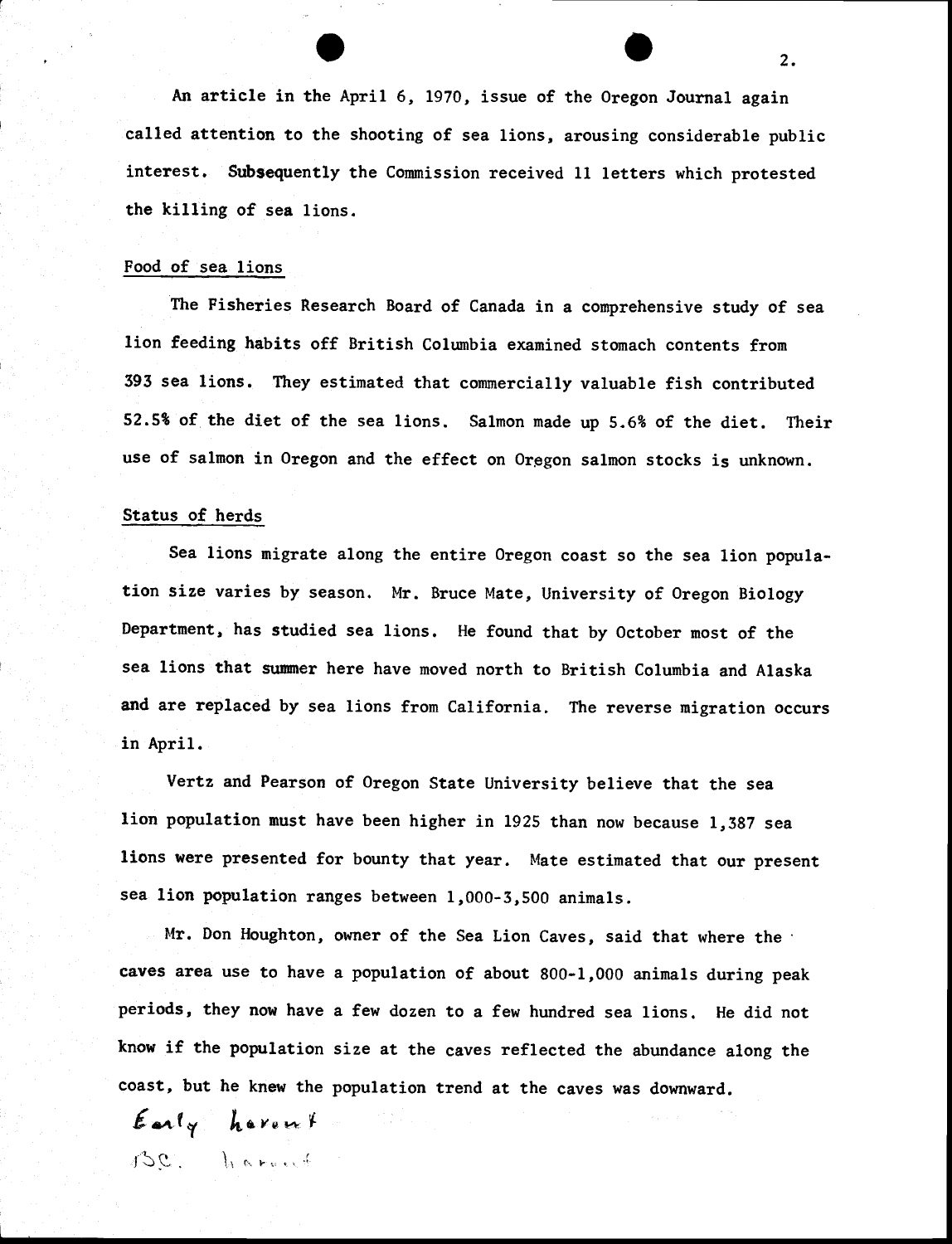## Effect of shooting on herd size Effect of shooting on herd size

While shooting sea lions does eliminate individuals there is no information on its role in controlling average herd size. Further study of fornation on its role in controlling average herd size. Further study of sea lion herd condition and mortality must be done before shooting can be sea lion herd condition and mortality nust be done before shooting can be said to be responsible for a decline in sea lion numbers.

# Problem to fishermen

Because sea lions eat salmon, salmon may leave an area when sea lions Because sea lions eat salnon, salmon nay leave an area when sea lions are present. This possibility, and the stealing of fish by sea lions from  $\hat{\phantom{a}}$ nets or lines, troubles fishermen. Shooting of sea lions provides relief nets or lines, ttoubles fishernen. Shooting of sea lions provides relief or at least satisfaction to the fishermen. The Commission received several letters about the time of the February 1969 hearing favoring killing sea lions.  $4$  my  $\mu$ 

### Danger to people

Shooting sea lions can be dangerous to humans, The Oregon State Police Shooting sea lions can be dangerous to hunans. The Oregon State Police and Oregon Game Commission have reported problems in the Gold Beach area. People shoot from both jetties simultaneously and shoot towards the city. People shoot frorn both jetties sinultaneously and shoot towards the city. There is concern that someone will be killed.

#### Carcass disposal Carcass disposal

The hearing on sea lions in February 1969 was held because of complaints The hearing on sea Lions in February 1969 was held because of complaints received about carcass disposal problems. However, no disposal complaints recelved about carcass disposal problens. However, no disposal complaints were made to the Fish Commission since that time. The only mention of the were nede to the Fish Connrission since that time. The only mention of the subject was the previously cited Journal story which said that over 100 had subject was the previously cited Journal story which said that over 100 had to be disposed of this year by state employees. to be disposed of this year by state empLoyees.